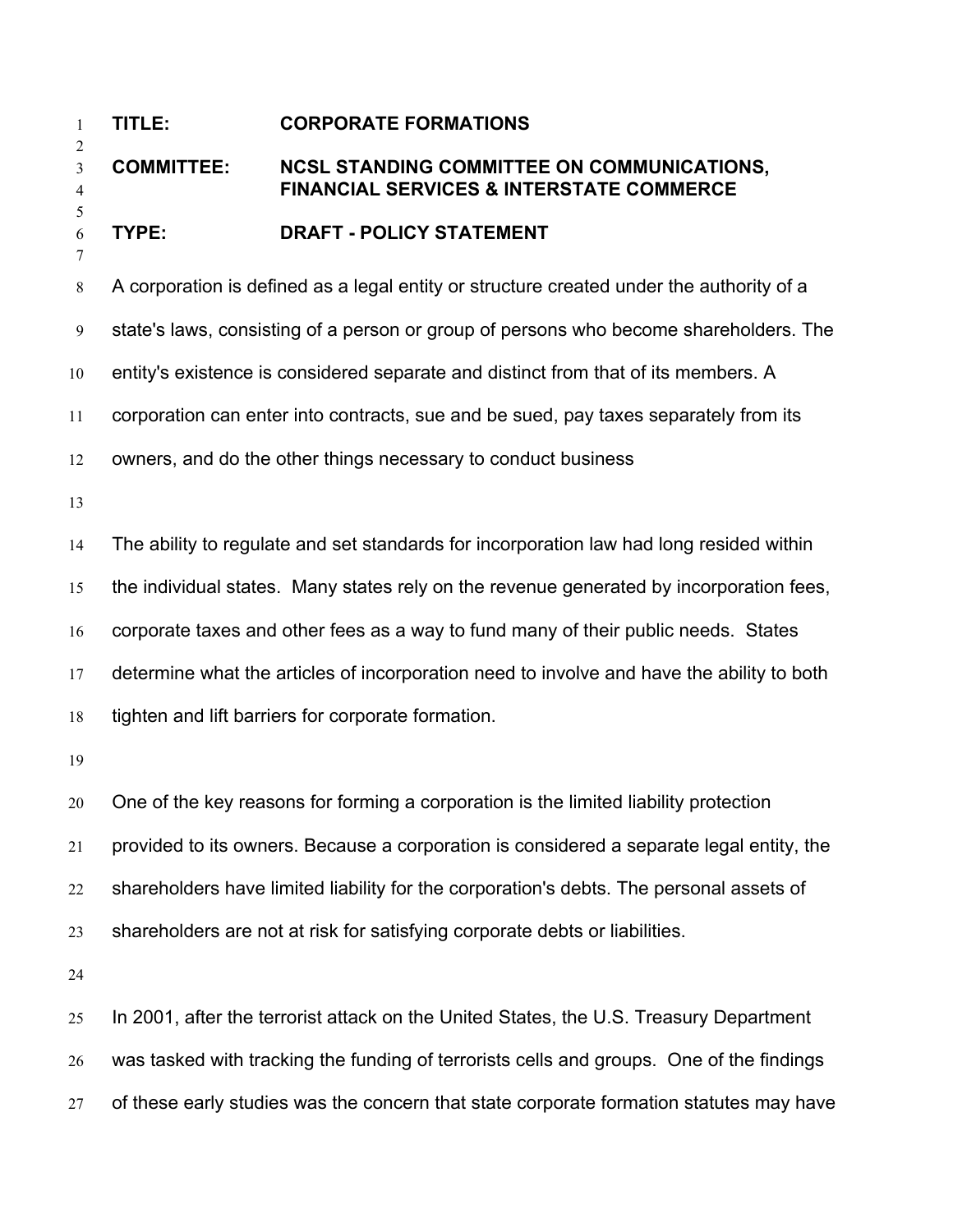allowed terrorists and other criminals in laundering money and hiding assets. In 2002, a number of states were identified by the Treasury Department as having insufficient requirements for the identification of members, managers or the beneficial owners of the corporation or other limited liability entities.

In 2006, the General Accounting Office (GAO) and the Money Laundering Threat Assessment Working Group of the U.S. Treasury Department released studies regarding what they considered the lax corporate formation requirements by states. Almost every state was cited by the GAO report for inadequate corporate formation information requirements.

In late 2006, the Permanent Subcommittee on Investigations of the United States Senate Homeland Security and Governmental Affairs held a hearing on the reports and what the Subcommittee claimed was the states failure to respond. In February 2007, some in Congress served noticed that if the states failed to address the findings of the studies, then Congress would set a national standard for corporate formation and registration. In doing so, Congress would preempt most states' corporate formation 45 statutes and seriously impact the revenues of many states.

A special Task Force was established by the Executive Committee of the National Conference of State Legislatures to study the federal reports, and the congressional hearing and to determine if the concerns were valid. After a year of meetings and hearings, the NCSL Task Force has found that while some state statutes may lack